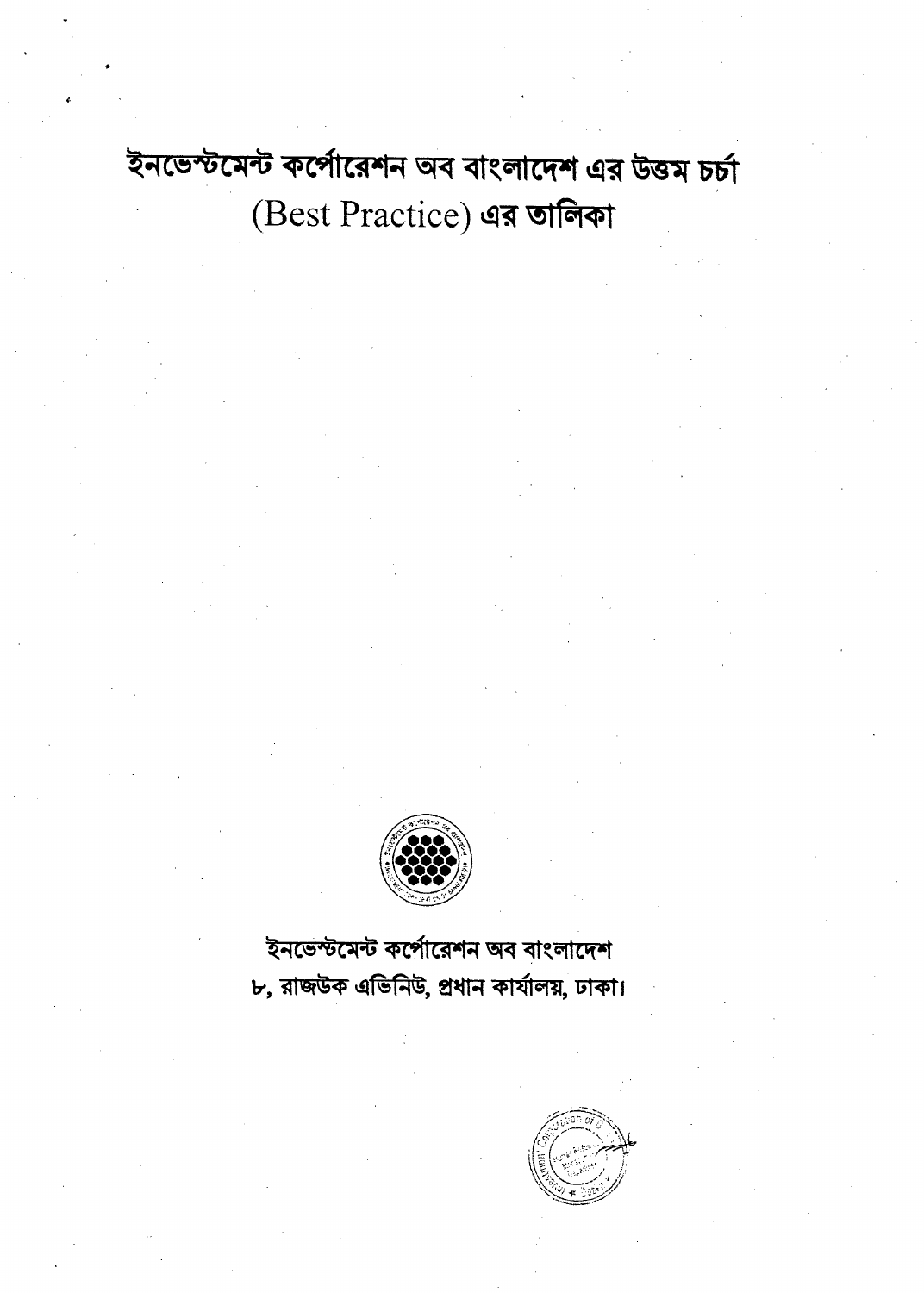## ইনভেস্টমেন্ট কর্পোরেশন অব বাংলাদেশ

## প্রধান কার্যালয়, ঢাকা।<br>ইনভেস্টমেন্ট কর্পোরেশন অব বাংলাদেশ (আইসিবি) এর উত্তম চর্চা (Best Practice) এর তালিকাঃ

| ক্ৰমিক নং | টৰম চৰ্চা                           | উত্তম চৰ্চার বিবরণ                                                                                                                              |
|-----------|-------------------------------------|-------------------------------------------------------------------------------------------------------------------------------------------------|
| 05.       | মহামারী/ আপদকাল মোকাবেলায় বিশেষ    | আইসিবি'র উদ্ভাবন কর্মপরিকল্পনায়,বিশ্বব্যাপী মহামারী নভেল করোনা ভাইরাস                                                                          |
|           | পদক্ষেপের রুপরেখা প্রণয়ন।          | (কোভিড-১৯) বিবেচনায় নিয়লিখিত ব্যবস্থা গ্রহণ করা হয়েছে:                                                                                       |
|           |                                     | ১. করোনা পরিস্থিতি সম্পর্কিত মান্নীয় প্রধানমন্ত্রীর ৩১ দফা নির্দেশনা অনুসরণ                                                                    |
|           |                                     | করা এবং বিশ্ব স্বাস্থ্য সংস্থা (WHO) ঘোষিত স্বাস্থ্য বিষয়ক দিকনির্দেশনা                                                                        |
|           |                                     | প্রতিপালন করার জন্য প্রচারণা চালানো;                                                                                                            |
|           |                                     | ২. ডিজিটাল প্ল্যাটফর্মে বিভিন্ন সভা/মিটিং/সেমিনার সম্পন্ন করা;                                                                                  |
|           |                                     | ৩. যথাসম্ভব ডিজিটাল প্ল্যাটফর্মে প্রশিক্ষণ/কর্মশালা আয়োজন করা;                                                                                 |
|           |                                     | প্রশিক্ষণার্থীদেরকে মহামারী প্রতিরোধক সুরক্ষা সরঞ্জামাদি প্রদান করা; এবং                                                                        |
|           |                                     | ৪. প্রতিটি ক্লোরের এন্ট্রি পয়েন্টে মাস্ক পরিধান সংক্রান্ত স্টিকার স্থাপন এবং গ্রাহক,                                                           |
|           |                                     | বিনিয়োগকারী ও কর্মচারীদের মধ্যে সামাজিক/ শারীরিক দূরত বজায় রাখার                                                                              |
|           |                                     | নির্দেশনা প্রদান করা।                                                                                                                           |
| 02.       | আইসিবি ই-ডিরেক্টরি উন্নয়ন।         | মোবাইল অ্যাপ্লিকেশন ব্যবহারের মাধ্যমে খুব সহজেই গ্রাহক/বিনিয়োগকারীগণকে                                                                         |
|           |                                     | আইসিবি'র কার্যক্রম সর্ম্পকে তথ্য ও সেবা প্রদানের লক্ষ্যে উদ্ভাবনী ধারণার                                                                        |
|           |                                     | আলোকে ইতোমধ্যে 'আইসিবি পরিচিতি অ্যাপ' নামক একটি মোবাইল                                                                                          |
|           |                                     | আপ্লিকেশন উন্নয়ন করা হয়েছে।                                                                                                                   |
|           |                                     | এছাড়া, আইসিবির কর্মকর্তা ও কর্মচারীদের মধ্যে জরুরি প্রয়োজনে টেলিফোন,                                                                          |
|           |                                     | মোবাইল, এসএমএস ও ই-মেইল এর মাধ্যমে যোগাযোগের জন্য                                                                                               |
|           |                                     | অ্যাপ্লিকেশনটিতে 'আইসিবি ই-ডিরেক্টরি' এর পাইলটিং করা হয়েছে। নিয়ে                                                                              |
|           |                                     | আপ্লিকেশনটির বিভিন্ন বিষয় সংক্ষেপে উল্লেখ করা হলো:                                                                                             |
|           |                                     | ০১. অ্যাপ্লিকেশনটি বাংলা ও ইংরেজি উভয় মাধ্যমে অ্যান্ডয়েড অপারেটিং                                                                             |
|           |                                     | সিস্টেম নির্ভর মোবাইলে ব্যবহার করা যায়।                                                                                                        |
|           |                                     | ০২. অ্যাপ্লিকেশনটি গ্রাহক/বিনিয়োগকারী ও আইসিবির কর্মচারী উভয়ই                                                                                 |
|           |                                     | ব্যবহার করতে পারে। এক্ষেত্রে অ্যাপ্লিকেশন ব্যবহারকারীর ইউজার নেম ও                                                                              |
|           |                                     | পাসওয়ার্ড ব্যবহারপূর্বক ই-ডিরেক্টরিতে প্রবেশের সুযোগ রয়েছে।                                                                                   |
|           |                                     | ডিরেক্টরিতে কর্মচারীদের সাথে টেলিফোন/মোবাইল, এসএমএস ও                                                                                           |
|           |                                     | ই-মেইল এর মাধ্যমে যোগাযোগের সুযোগ রয়েছে।                                                                                                       |
|           |                                     | ০৩. অ্যাপ্লিকেশনটি<br>ব্যবহার<br>আইসিবির কার্যক্রম,<br>করে<br>হেল্লডেস্ক,                                                                       |
|           |                                     | বিনিয়োগকারীগণের তথ্য, বার্ষিক কর্মসম্পাদন চুক্তি, উদ্ভাবন কার্যক্রম,                                                                           |
|           |                                     | শূন্ধাচার, তথ্য অধিকার, অভিযোগ প্রতিকার সিস্টেম,<br>ফরমস                                                                                        |
|           |                                     | ডাউনলোডসহ বিভিন্ন তথ্য পাওয়া যাবে।                                                                                                             |
|           |                                     | ০৪. অ্যাপ্লিকেশনটির মাধ্যমে আইসিবি'র পরিচালনা বোর্ড, চেয়ারম্যান,<br>ব্যবস্থাপনা পরিচালকসহ উর্দ্ধতন কর্মকর্তাগণ সম্পর্কিত তথ্য পাওয়ার          |
|           |                                     | ব্যবস্থা রয়েছে।                                                                                                                                |
|           |                                     |                                                                                                                                                 |
|           |                                     | উক্ত সেবাটি কর্পোরেশনে কর্মরত কর্মচারীগণের কাজের গতি বৃদ্ধি, সময় সাশ্রয়,<br>যাতায়াত ব্যয় ও ভিজিট হ্রাসের মাধ্যমে গ্রাহক সেবার মান উন্নয়ন ও |
|           |                                     | কর্পোরেশনের সুনাম বৃদ্ধিতে ভূমিকা রাখছে।                                                                                                        |
| O.S.      | ইউনিট ফান্ডের পুনঃক্রয় (Surrender) | ডিজিটাল বাংলাদেশ তথা বঙ্গবন্ধুর সোনার বাংলা গড়তে সরকার ঘোষিত 'রূপকল্প                                                                          |
|           | কৃত অৰ্থ BEFTN এর মাধ্যমে ব্যাংক    | ২০২১' বাস্তবায়ন, টেকসই উন্নয়ন অভিষ্ট লক্ষ্যমাত্ৰা ২০৩০ অৰ্জন এবং ২০৪১                                                                         |
|           | হিসাবে জমাকরণ।                      | সালের মধ্যে বাংলাদেশকে উন্নত দেশের তালিকাভুক্তকরণে সরকারের সুদূর প্রসারী                                                                        |
|           |                                     | কর্মপরিকল্পনার অংশ হিসেবে মন্ত্রিপরিষদ বিভাগের নির্দেশনা অনুযায়ী 'নাগরিক                                                                       |
|           |                                     | সেবায় উদ্ভাবন' বিষয়ক কার্যক্রম আইসিবি'র বার্ষিক কর্ম সম্পাদন চুক্তি ও বার্ষিক                                                                 |
|           |                                     | উদ্ভাবন কর্মপরিকল্পনায় অন্তর্ভুক্ত করা হয়েছে। তারই ধারাবাহিকতায় আইসিবি                                                                       |
|           |                                     | ইউনিট গ্রাহকদের জন্য 'আইসিবি ইউনিট ফান্ডের পুনঃক্রয় (Surrender) কৃত                                                                            |
|           |                                     | অর্থ BEFTN এর মাধ্যমে ব্যাংক হিসাবে জমাকরণ' উদ্ভাবনী ধারণাটি বাস্তবায়ন                                                                         |
|           |                                     | করা হয়েছে। উক্ত সেবাটির মাধ্যমে গ্রাহকের ইউনিট ফান্ডের পুনঃক্রয়                                                                               |
|           |                                     | (Surrender) কৃত অর্থ চেকের পরিবর্তে গ্রাহকের নির্ধারিত ব্যাংক হিসাবে                                                                            |
|           |                                     | সরাসরি জমা করা হয়। ফলশুতিতে বিনিয়োগকারীগণের সময় সাশ্রয় হচ্ছে                                                                                |
|           |                                     | যাতায়াত ব্যয় ও ভিজিট সংখ্যা হ্রাস পাছে, গ্রাহক সেবার মান বৃদ্ধি পাচ্ছে এবং                                                                    |
|           |                                     | সর্বোপরি কর্পোরেশনের সুনাম বৃদ্ধি পাচ্ছে।                                                                                                       |
|           |                                     |                                                                                                                                                 |

 $\begin{picture}(60,6) \put(0,0){\vector(0,1){30}} \put(15,0){\vector(0,1){30}} \put(15,0){\vector(0,1){30}} \put(15,0){\vector(0,1){30}} \put(15,0){\vector(0,1){30}} \put(15,0){\vector(0,1){30}} \put(15,0){\vector(0,1){30}} \put(15,0){\vector(0,1){30}} \put(15,0){\vector(0,1){30}} \put(15,0){\vector(0,1){30}} \put(15,0){\vector(0,1){30}} \put(15,0){\vector(0,$ **M**u